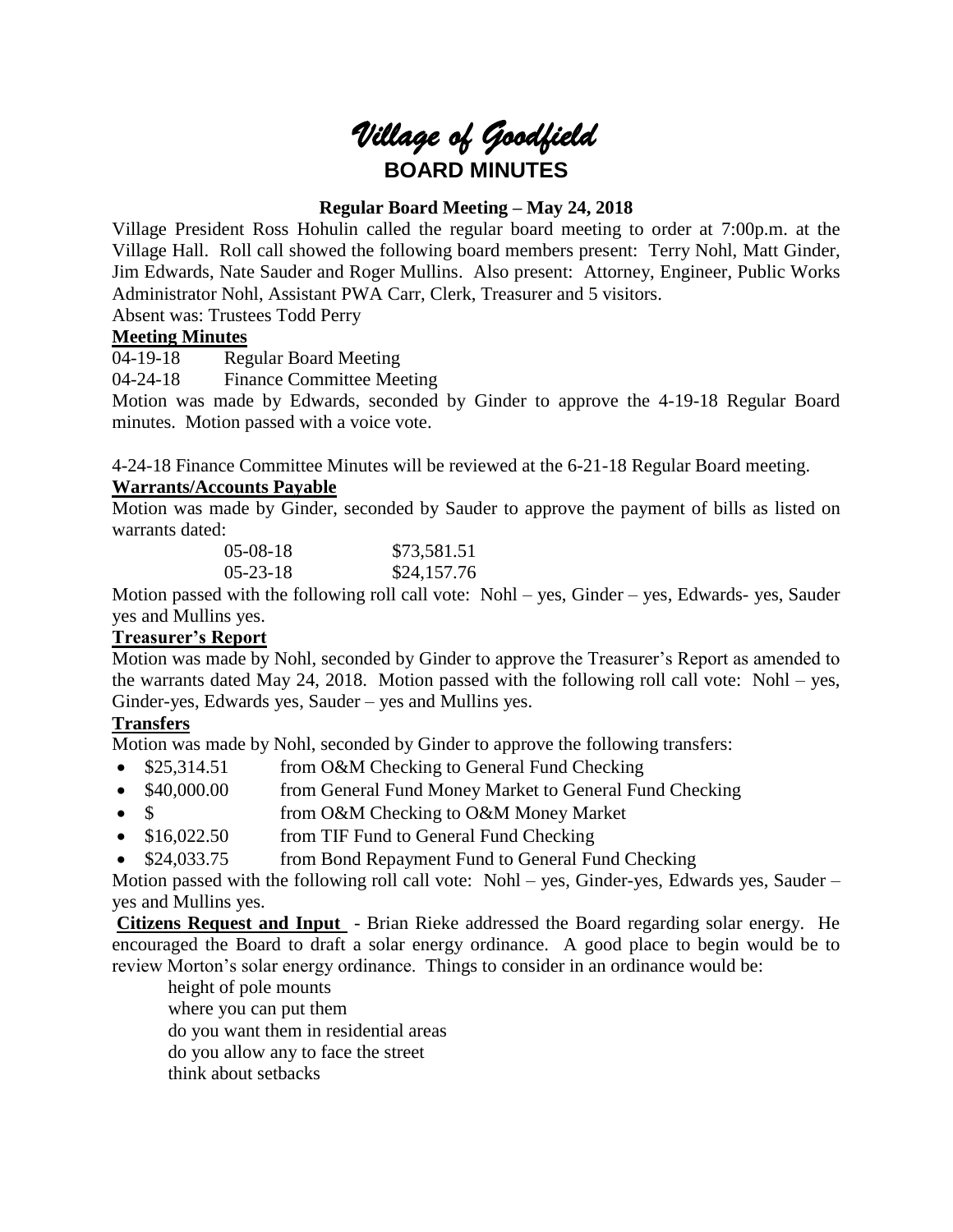#### **OLD BUSINESS**

# **WATER TREATMENT PLANT/DISTRIBUTION SYSTEM**

#### **1. Water Main Extension**

The Village is still waiting for IEPA sewer permit. Engineer Yockey will send GA Rich Notice to Proceed.

IXOM has counter signed the proposal for work. IXOM will get plans to GA Rich, the Village and talk to Zeller Electric so all can get budgetary costs.

# **SEWER TREATMENT PLANT/DISTRIBUTION SYSTEM**

# **1. Trunk Sewer Improvements, Clearing Brush, Easements**

Nothing discussed.

#### **Payment of outstanding invoices upon request of Village Engineer**

There were no outstanding invoices.

# **Comprehensive Plan/Mile and a half radius map**

Nothing discussed.

### **Safety Improvement for Norfolk Southern Railroad @ Harrison & Birkey Street**

Completion date for this project is June 30, 2018. The Village is still waiting on contractor to get rail road insurance.

# **1. Possible Paving of Harrison Street**

Nothing discussed.

#### **Possible Annexation**

Nothing discussed.

#### **Garage Addition**

Nothing discussed.

#### **Storm Sewer / Sanitary Sewer SE Development**

PWA Nohl will set up a meeting to discuss with landowners.

# **Barn III Dinner Theater**

# **1. Annexation**

Attorney Gronewold is be drafting the Annexation Petition and Pre-Annexation Agreement. Engineer Yockey has completed the Annexation Plat. A Planning Commission meeting will be set up in the near future.

### **2. ROW Negotiations for Water Main Extension** Nothing discussed.

#### **3. Barn III Water Main Extension**

Township granted permission to proceed with the construction of a new water main along Timberline Road adjacent to lot 1 of the Kuntz Subdivision.

# **4. ROW Plat for Barn III**

A 30' ROW is needed for water main extension and Attorney Gronewold and Engineer Yockey prepared these documents. Once they are signed and notarized by Abby Reel the Notice to Proceed will be sent to Hoerr Construction and documents filed with Woodford County. Motion was made by Sauder, seconded by Ginder to proceed with the ROW Dedication to be signed by Abby Reel. Motion passed with the following roll call vote: Nohl – yes, Ginder-yes, Edwards yes, Sauder – yes and Mullins yes.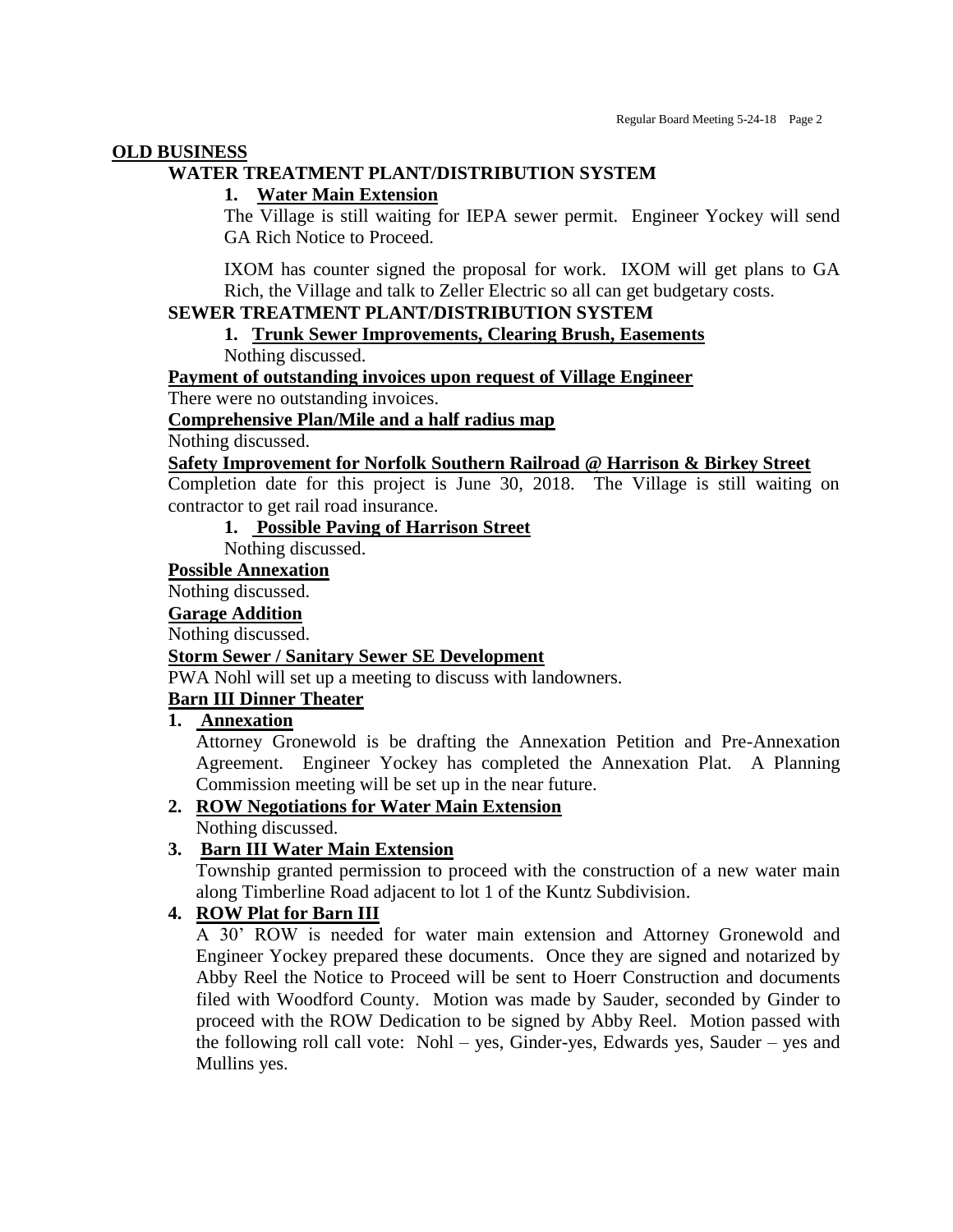#### **Ordinance – Sec. 9.121 Deposits on Streets and Sidewalks and Sec. 9.125 Penalty**

Motion was made by Sauder, seconded by Ginder to approve Ordinance # 18-03, an ordinance amending Chapter 9. Article I, Sections 9.121 and 9.125. Motion passed with the following roll call vote: Nohl – yes, Ginder-yes, Edwards yes, Sauder – yes and Mullins yes.

### **Website Update/Goodfield Facebook Page**

Nothing discussed.

# **Adopt International Commercial Building Code**

Tabled.

### **Goodfield Crossing Lots 10 & 11 Vacate Easement between lots**

Utility companies have signed off.

Motion was made by Nohl, seconded by Edwards to authorize clerk to file Plat of Vacation with Woodford County regarding Lots 10 & 11 in Goodfield Crossing. Motion passed with the following roll call vote: Nohl – yes, Ginder-yes, Edwards yes, Sauder – yes and Mullins yes.

#### **Budget/Appropriations**

Treasurer Teresa DeGrave handed out a copy of the budget/appropriations for review.

# **CMS Health Insurance Renewal**

Motion was made by Nohl, seconded by Ginder to renew CMS Health Insurance.

Motion passed with the following roll call vote: Nohl – yes, Ginder-yes, Edwards yes, Sauder – yes and Mullins yes.

# **Ordinance Sec. 9.701 – Restricted Parking – Legacy Drive, Commercial & I-74 Drive**

Tabled until 6-21-18 Regular Board Meeting.

# **CourtMoney – Credit Card Payments for Water/Sewer Payments**

Courtmoney would give the Village the ability to take debit and credit card payments for water/sewer/garbage fees. They do not charge the Village a fee to use, but the cardholder/customer would be charged a convenience fee. The fee for any payment up to \$50.00 is a flat \$1.75 and any payment over \$50.00 is a flat 3.5% fee. Motion was made by Sauder, seconded by Ginder to approve Courtmoney. Motion passed with the following roll call vote: Nohl – yes, Ginder-yes, Edwards yes, Sauder – yes and Mullins yes.

# **NEW BUSINESS**

# **Appointments**

Tabled.

# **Alley between Thomas/Zobrist**

Mike Zobrist and Richard Thomas asked if the Village would consider abandoning the alley that goes between their properties. They maintain the property and there are starting to be some water problems. Engineer Yockey does not see why the Village cannot vacate as long as the Village would have ingress/egress and utility easement. Also a raw water line that would give the Village a secondary access to. The Board members will take a look at this and then discuss at next months Regular Board meeting.